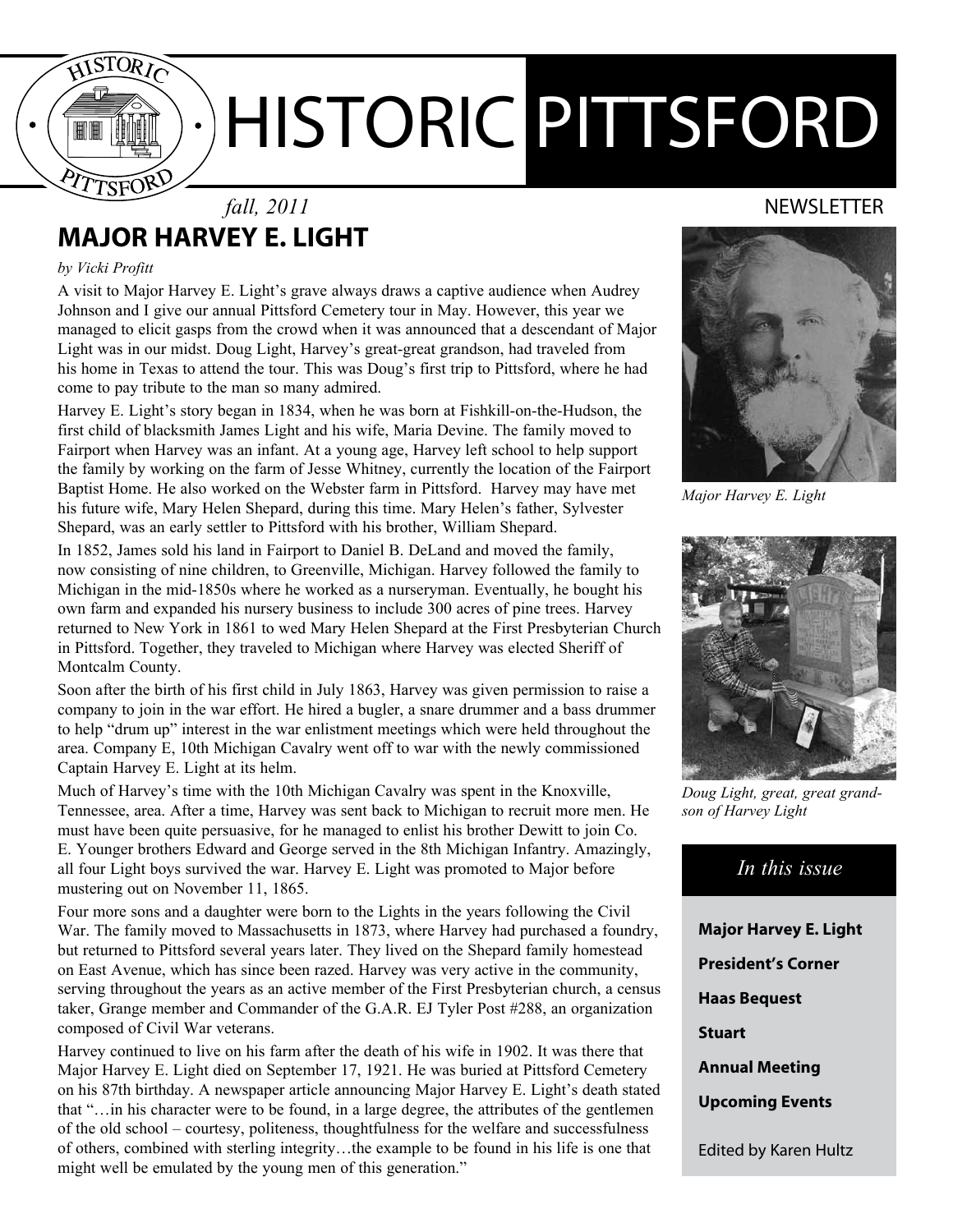# **PRESIDENT'S CORNER**

As Summer fades and the days get short, I can't help but review the great seasons we have; real, and each one very different. Summer starts with our spectacular Memorial Day parade, followed by the Canal Days with all the boat activities,: the crew races, the visitors at the Port of Pittsford and the concert series on Friday evenings. Fall brings gorgeous colors, cool clear air, Positively Pittsford, busy activity in the Village. Winter brings Holiday cheers, Candle Light Night, and camaraderie. Doesn't a snow storm bring people together? I must admit, the snow and slush can be a bit much, but I still downhill ski and look forward to new powder. Then comes Spring, glorious new life, warmth again and days growing longer quickly.

We live here for the variety without the extremes, the beauty of the Village and Town is magnified by the seasonal changes. We're proud of our Town and our heritage which is constantly being watched and protected by "your" Historic Pittsford.

Our Issues Committee, ever diligent, is reporting to the Board any and all activity around Town for review and our Programs Committee is presenting new and interesting ideas for our members and the interested public. We constantly promote education of the history that influences our daily activity.

Together we can support and preserve our unique heritage. Thanks.

Sincerely, Rusty Likly, **President** Historic Pittsford

# **Haas bequest**

*by Peter Webster, Treasurer*

Historic Pittsford is pleased to announce the receipt of a bequest from the Beryl Haas estate. Mrs. Haas was a very active preservationist. She was a Historic Pittsford Board member, a strong Universalist Church supporter, and an active member of the Cobblestone Society of Western New York. Mrs. Haas died in 2008, one year short of her one hundredth birthday.

Mr. Haas, who preceded Beryl Haas in death, was also a Historic Pittsford Board member and the Pittsford Planning Board Chairman for many years under Supervisor Paul Spiegel. Mr. Haas was an avid antique clock restorer and collector, a successful engineer at Eastman Kodak Co, and gardener on their five acre estate.

Mr. and Mrs. Haas resided at 3685 Monroe Ave. for over fifty years. Their carpenter- built house was constructed in 1922 and during those many happy years there, they purchased a double and a single tourist cabin which were located across the street and moved onto their property. The cabins are still located there to this day. These cabins, when active, rented for .75 cents a night per person.

Across the street from the Haas home was the Teute residence and greenhouses. This is the property where the Pittsford Garden Apartments now stand.

Historic Pittsford is very grateful to both Mr. and Mrs. Haas for their generous bequest. They were also very generous to other preservation groups in New York State .

Their donation will enhance our work in promoting the preservation and restoration of Pittsford's history and historic resources through community education and advocacy.

We hope that others will consider Historic Pittsford when contemplating their estate planning wishes.

# **new book about pittsford**

Pittsford Town Historian, Audrey Johnson and Vicki Profitt are writing a book about Pittsford, but we need your help! We are looking for pre-1950's, original photos of Pittsford's people and places. Photos will be scanned in and returned. If you have photos you would like to share, please contact Vicki Profitt at 585-382-2232 or vprofitt $(a)$ rochester.rr.com or stop in at the Little House.

### *Historic Pittsord Statement of Purpose*

*Historic Pittsford is a not-for-profit organization chartered and incorporated under the New York State Department of Education. Committed to the preservation of Pittsford's rich heritage of nineteenth and twentieth century architecture and the special character and sense of place it has provided, Historic Pittsford also faces the complexities of today.*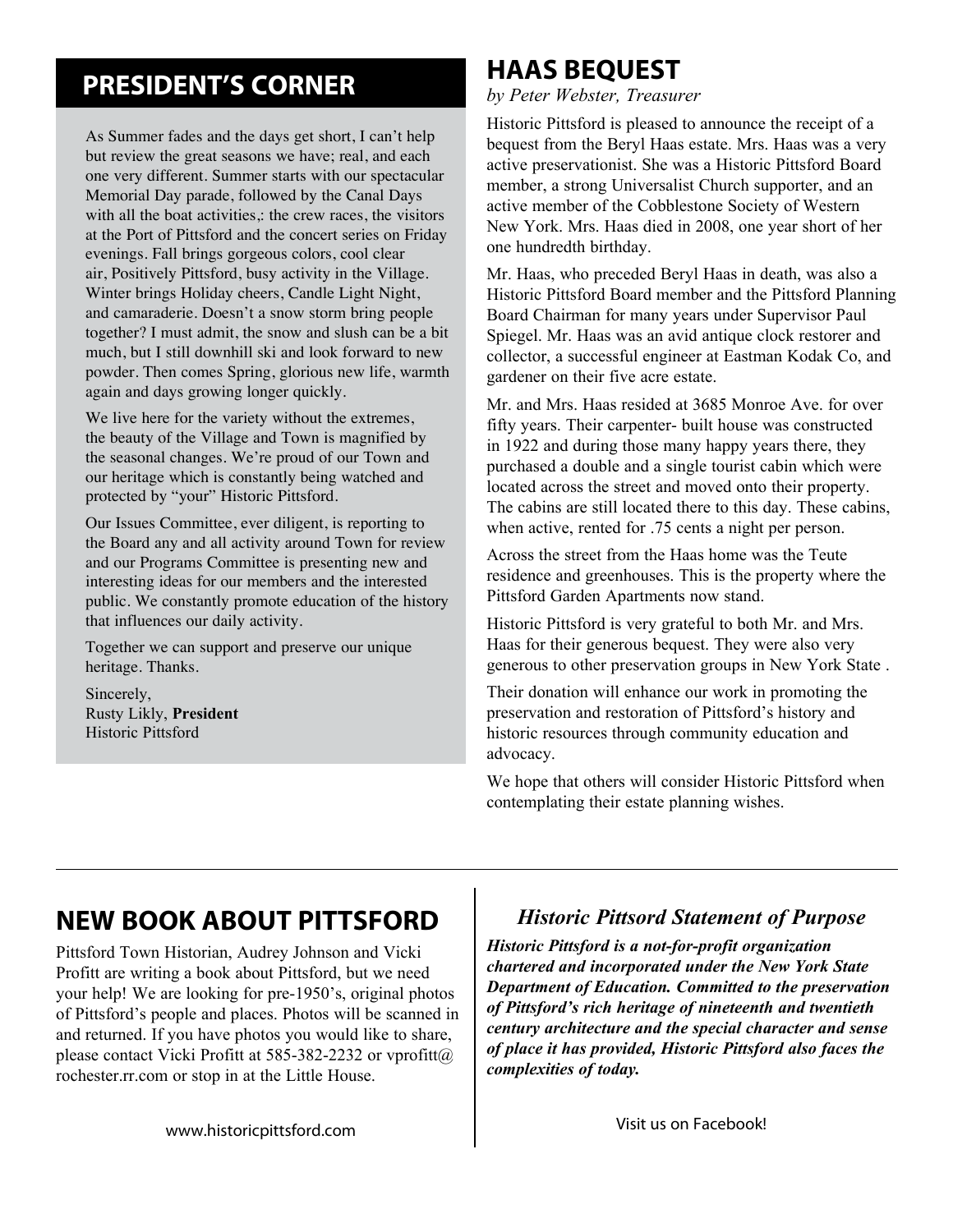# **Stuart 1921-2011**

#### *by Joe Maxey*

The Village just doesn't seem the same somehow. There were days when a walk to the library would result in meeting up with Stuart Bolger who was replenishing his reading stock. Or one might say "Hi" to both Nancy and Stuart at the concerts on the canal. Even if Stuart wasn't visible for weeks at a time, there was the comfort in knowing that he was somewhere in the old Steele house or at the Genesee Country Village that he loved so much. Oh, Nancy is as beloved as ever, but Stuart made a person chuckle without saying anything. When he did have something to say, he had his special way of entering a conversation sideways.

Many of us who have lived in Pittsford and who have belonged to Historic Pittsford treasured the times we would share with him. His presentations of building stone walls or stories of the early baseball teams would invariably have his audiences both better educated and humorously entertained. It seems that anyone who knew Stuart, even casually, had their own favorite stories about him.

We are so much richer for having known our friend, Stuart Bolger.

# **annual meeting**

Historic Pittsford's annual meeting was held Sunday, July 10 at the beautiful home of Erin and Anthony Daniele on Monroe Ave. After tours of the house and a picnic supper of hot dogs and catered salads, the business portion of the meeting began.

Peter Webster, treasurer, gave his semi-annual financial report as of 8/31/2011.

Peter reported to the membership that our primary source of income is annual dues from our 300+ members. This averages \$7400-\$8200/year. In the current year 2011, as of August 31, we are somewhat behind in dues with only \$6600 collected to date. In addition to dues we produce about \$3000/year from the sale of publications of books, brochures and the barn poster. We also average five programs a year. Our primary expenses of around \$11,000 per year are for the cost of the publications we sell, and the cost of maintaining and staffing the Little House. We currently operate at an annual loss of about \$1000/year because of current low interest rates on our CD investments. Per recent approval by the Board, we will begin in early October investing about 66% of our approximately \$45,000 of funds in the Vanguard STAR mutual fund, the rest continuing to be in short term CDs and a checking account. Please feel free to call Peter at 586-4765 with any questions.

This year's preservation Achievement Awards were presented to Danny Page, an Eagle Scout, for his restorative work on the Pittsford United Church and to Gene Cardamone for his tasteful renovation of 10 Lincoln Ave.

The slate of HP Board members was presented. Two new members were elected to the Board: Lanie Bittner and Shelly O'Brien. The Board's officers will remain the same.

Bonnie Salem gave an issues committee report, describing three major issues that are being monitored at this time: the development of 75 Monroe Ave (the old Monoco site), the St. Louis church application to move their property line and the Town's proposal to significantly change their zoning regulations.

The meeting concluded with dessert and conversation.



*Gene Cardamone accepting the HP Preservation Achievement Award*

*Home of Erin and Anthony Daniele*





*Annual Meeting Picnic*